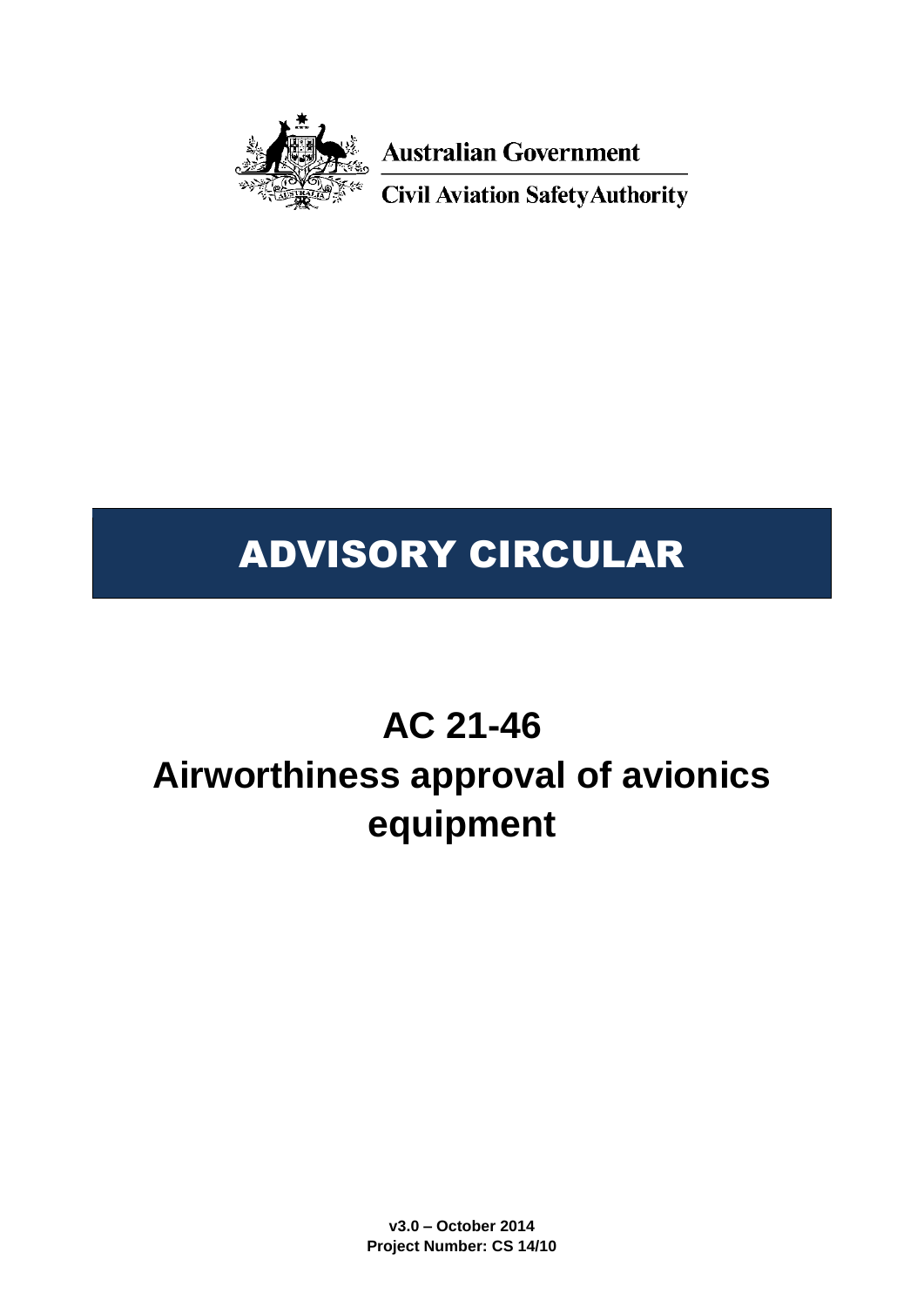Advisory Circulars are intended to provide advice and guidance to illustrate a means, but not necessarily the only means, of complying with the Regulations, or to explain certain regulatory requirements by providing informative, interpretative and explanatory material.

**Advisory Circulars should always be read in conjunction with the relevant regulations.**

# Audience

This Advisory Circular (AC) applies to:

- Subpart 21.J approved design organisations
- Subpart 21.M authorised persons.

# Purpose

The purpose of this AC is to provide information and guidance concerning the standards used for the approval of required avionics equipment for use in Australian registered aircraft.

# For further information

For further information on this AC, contact CASA's Airworthiness and Engineering Standards Branch (telephone 131 757).

# **Status**

| <b>Version</b> | Date      | <b>Details</b>                                                                                                                                                                                                                                                               |
|----------------|-----------|------------------------------------------------------------------------------------------------------------------------------------------------------------------------------------------------------------------------------------------------------------------------------|
| 3.0            | Aug 2014  | Removed reference to CAR 35, recognition of European Technical Standard<br>Orders (ETSOs), reference to Airworthiness Bulletin (AWB) 00-21, reference<br>to subpart 21.J, reference to AC 21-50 and revision of existing avionics<br>standards in Appendix 1.                |
| (1)            | Sept 2010 | Appendix 1 and 2 updated to include new equipment.                                                                                                                                                                                                                           |
| (0)            | Sept 2009 | A review of CAO Series 103 and 108 identified a number of orders that are<br>obsolete, inaccurate and no longer relevant. This AC was first drafted to<br>assist industry in identifying the appropriate standards CASA wishes to apply<br>to particular avionics equipment. |

Unless specified otherwise, all subregulations, regulations, divisions, subparts and parts referenced in this AC are references to the *Civil Aviation Safety Regulations 1998 (CASR 1998)*.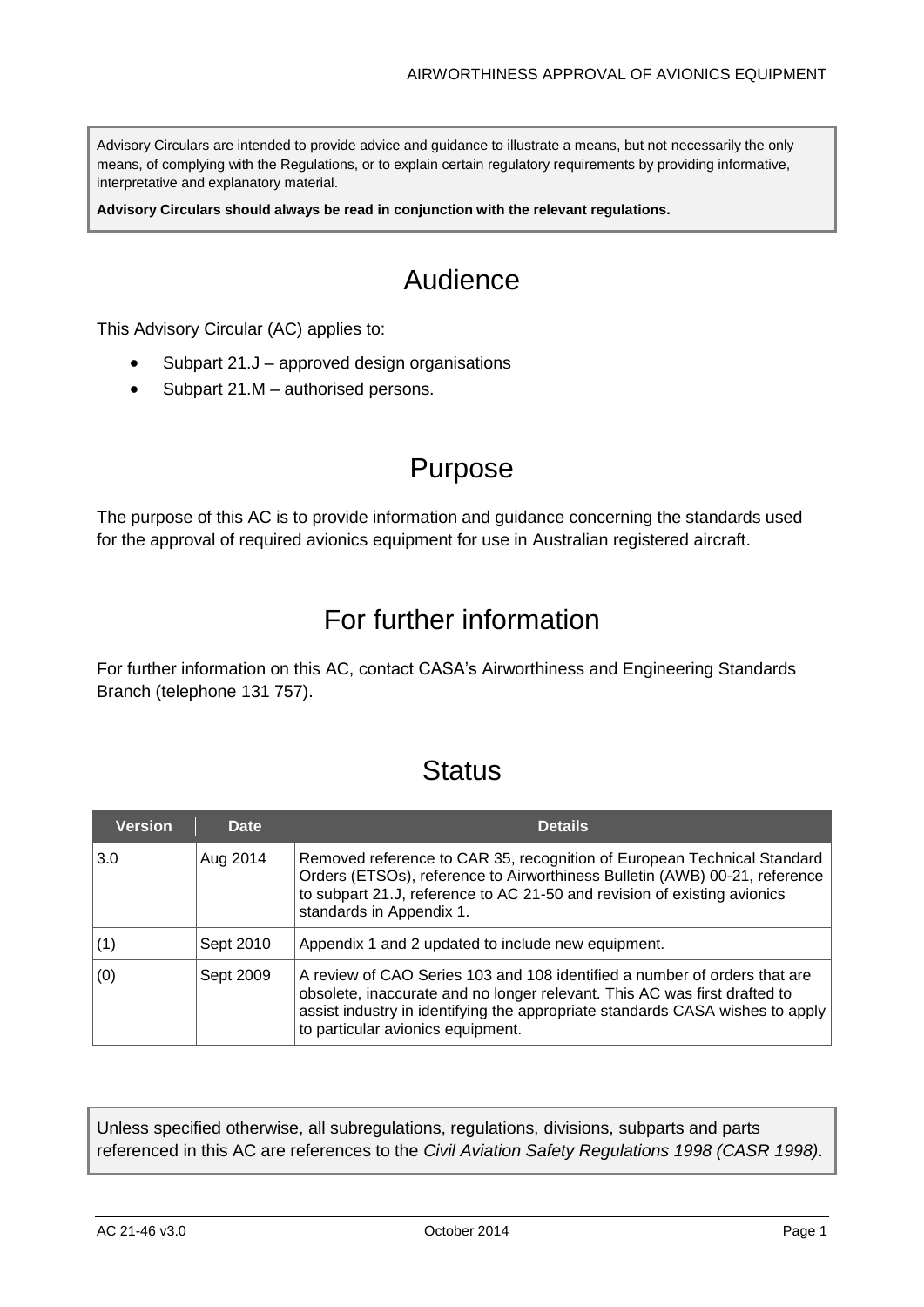# **Contents**

| 1              | <b>Reference material</b>           |                                                      |                |  |
|----------------|-------------------------------------|------------------------------------------------------|----------------|--|
|                | 1.1                                 | Acronyms                                             | 3              |  |
|                | 1.2                                 | <b>Definitions</b>                                   | 3              |  |
|                | 1.3                                 | References                                           | $\overline{4}$ |  |
|                | 1.4                                 | Forms                                                | 5              |  |
| $\overline{2}$ |                                     | <b>Background</b>                                    |                |  |
|                | 2.1                                 | Regulations                                          | 6              |  |
|                | 2.2                                 | Approval of required equipment                       | $\overline{7}$ |  |
|                | 2.3                                 | Approval of non-required equipment                   | 7              |  |
|                | 2.4                                 | Approval to fit equipment                            | $\overline{7}$ |  |
|                | 2.5                                 | Commercial/off-the-shelf products                    | 8              |  |
| 3              | <b>Current recognised standards</b> |                                                      |                |  |
|                | 3.1                                 | <b>Technical Standard Orders</b>                     | $9\,$          |  |
|                | 3.2                                 | Approval of equipment for which there is no standard | 9              |  |
| 4              |                                     | <b>Approvals</b>                                     |                |  |
|                | 4.1                                 | Existing equipment approvals                         | 10             |  |
|                | 4.2                                 | New equipment approvals                              | 10             |  |
|                | 4.3                                 | Data requirements                                    | 11             |  |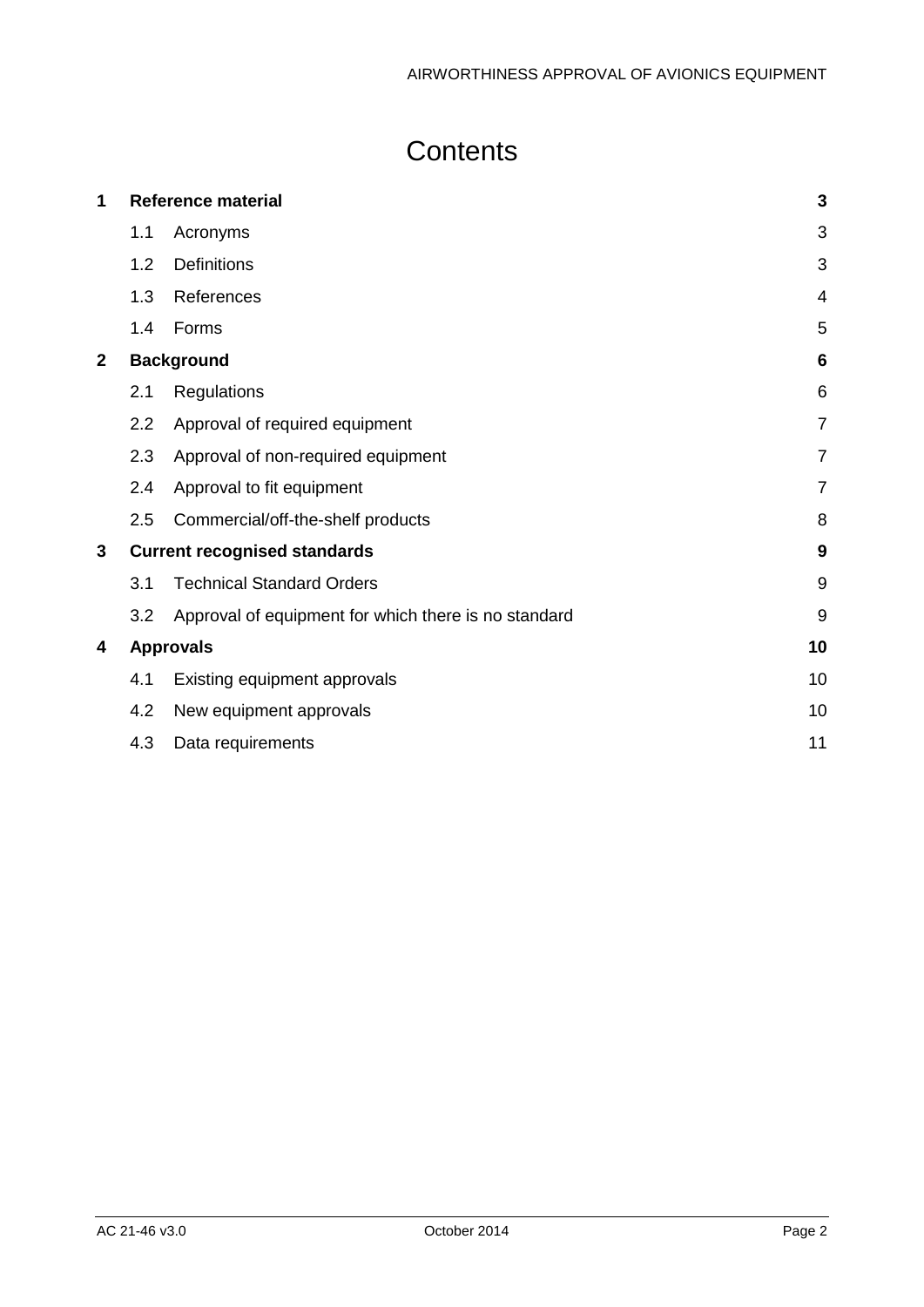# <span id="page-3-0"></span>**1 Reference material**

### <span id="page-3-1"></span>**1.1 Acronyms**

The acronyms and abbreviations used in this AC are listed in the table below.

| Acronym          | <b>Description</b>                     |
|------------------|----------------------------------------|
| AC               | <b>Advisory Circular</b>               |
| <b>ADO</b>       | Approved Design Organisation           |
| <b>ATSO</b>      | Australian Technical Standard Order    |
| AWB              | Airworthiness Bulletin                 |
| <b>CAR 1988</b>  | <b>Civil Aviation Regulations 1988</b> |
| <b>CASA</b>      | <b>Civil Aviation Safety Authority</b> |
| <b>CASR 1998</b> | Civil Aviation Safety Regulations 1998 |
| <b>CS</b>        | <b>Certification Specification</b>     |
| DAL              | Design Assurance Level                 |
| <b>FAA</b>       | <b>Federal Aviation Administration</b> |
| loA              | Instrument of Appointment              |
| <b>NAA</b>       | National Airworthiness Authority       |
| <b>ETSO</b>      | European Technical Standard Order      |
| <b>STC</b>       | Supplemental Type Certificate          |
| <b>TSO</b>       | <b>Technical Standard Order</b>        |

# <span id="page-3-2"></span>**1.2 Definitions**

Terms that have specific meaning within this AC are defined in the table below.

| Term                       | <b>Definition</b>                                                                                                                       |
|----------------------------|-----------------------------------------------------------------------------------------------------------------------------------------|
| Active Historical          | Where Technical Standard Order (TSO) equipment can still be used but new<br>applications should be manufactured to the current version. |
| <b>Certification Basis</b> | An airworthiness design standard plus any special conditions applied by<br>CASA (or NAA) to that code.                                  |
| Hazard                     | Failure condition as specified in FAA AC 23-1309-1E, FAA AC 25.1309-1A,<br>EASA AMC 23.1309 or EASA AMC 25.1309.                        |
| Invalid                    | Where TSO equipment can still be used but new applications should be<br>manufactured to the current version.                            |
| Latent                     | A failure that is not detected and/or annunciated when it occurs.                                                                       |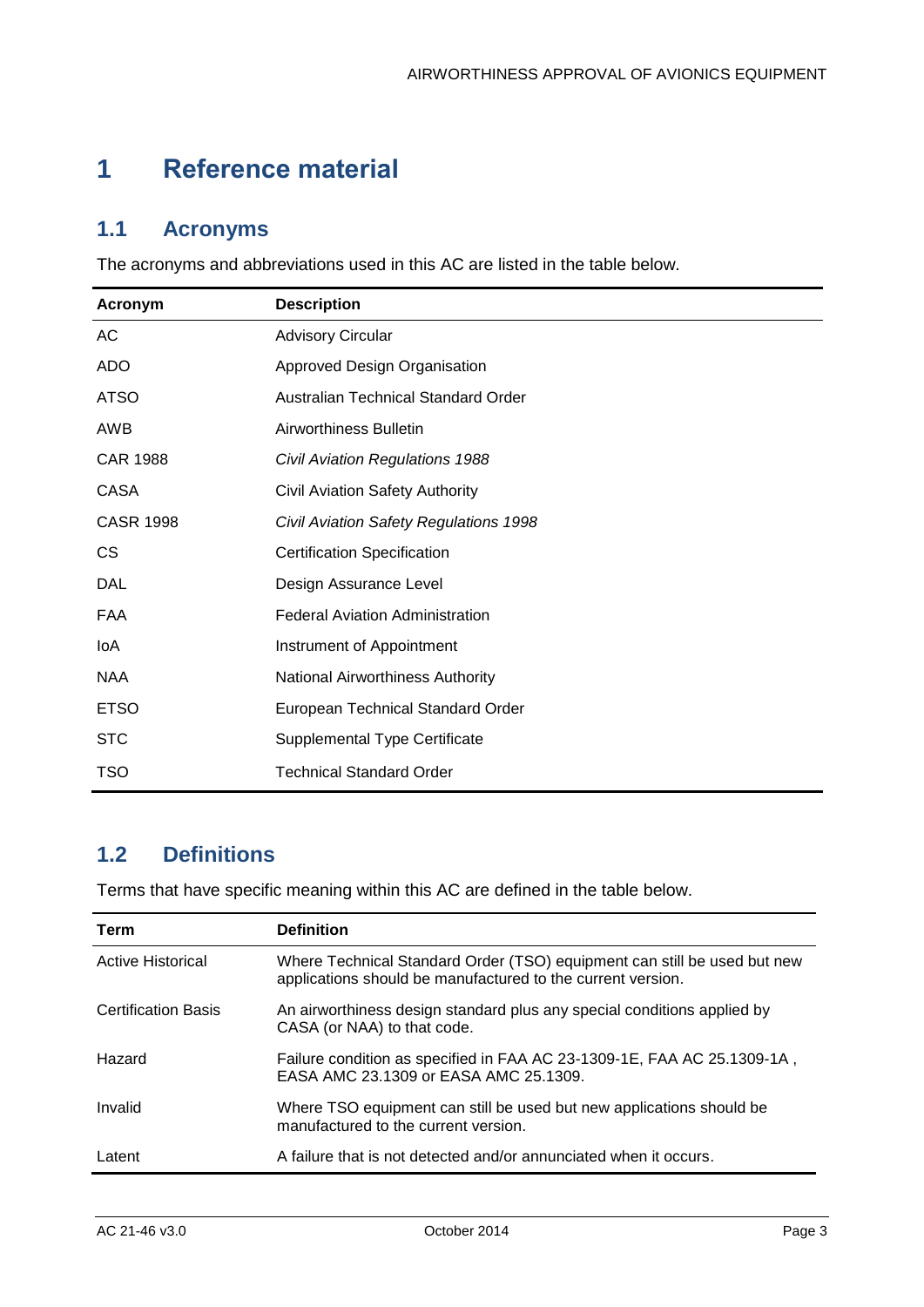### <span id="page-4-0"></span>**1.3 References**

#### **Regulations**

Regulations are available on the ComLaw website<http://www.comlaw.gov.au/Home> Part 1 of the *Civil Aviation Regulations 1988* (CAR 1988)—Preliminary Part 14 of CAR—Air service operations Regulation 82 of CAR—Equipment of Australian aircraft with radio-communication systems Part 21—Certification and airworthiness requirements for an aircraft and parts CASR Dictionary Schedule 1 to the *Civil Aviation (Fees) Regulations 1995*—Fees for aviation regulatory services

#### **Advisory material**

Advisory Circulars are available at<http://www.casa.gov.au/AC>

Civil Aviation Advisory Publications are available at<http://www.casa.gov.au/CAAP>

Airworthiness Bulletins are available at [http://www.casa.gov.au/scripts/nc.dll?WCMS:STANDARD::pc=PC\\_90607](http://www.casa.gov.au/scripts/nc.dll?WCMS:STANDARD::pc=PC_90607)

AC 21-14—Production certificates

AC 21-27—Manufacturing Approval – Overview

AC 21-50—Approval of software and electronic hardware parts

AC 21-601—Australian Technical Standard Order Authorisation

Civil Aviation Advisory Publication (CAAP) 42W-2—Authorised Release Certificate

AWB 00-21—CASR Part 21 Approval of Aircraft Equipment used in Modifications or Repairs

#### **Other documents**

FAA Advisory Circulars are available at: http://rgl.faa.gov/Regulatory\_and\_Guidance\_Library/rgAdvisoryCircular.nsf/

FAA AC 21-16G—RTCA Document DO-160 versions D, E, F, and G, "Environmental Conditions and Test Procedures for Airborne Equipment

[http://rgl.faa.gov/Regulatory\\_and\\_Guidance\\_Library/rgAdvisoryCircular.nsf/0/880bd753c9d79c3](http://rgl.faa.gov/Regulatory_and_Guidance_Library/rgAdvisoryCircular.nsf/0/880bd753c9d79c35862578b80062049d/$FILE/AC%2021-16G.pdf) [5862578b80062049d/\\$FILE/AC 21-16G.pdf](http://rgl.faa.gov/Regulatory_and_Guidance_Library/rgAdvisoryCircular.nsf/0/880bd753c9d79c35862578b80062049d/$FILE/AC%2021-16G.pdf)

EASA CS-ETSO - Certification Specification ETSO

<http://easa.europa.eu/certification-specifications/cs-etso-european-technical-standard-orders>

RTCA/DO-160G—Environmental Conditions and Test Procedures for Airborne Equipment

RTCA/DO-178C—Software Considerations in Airborne Systems and Equipment Certification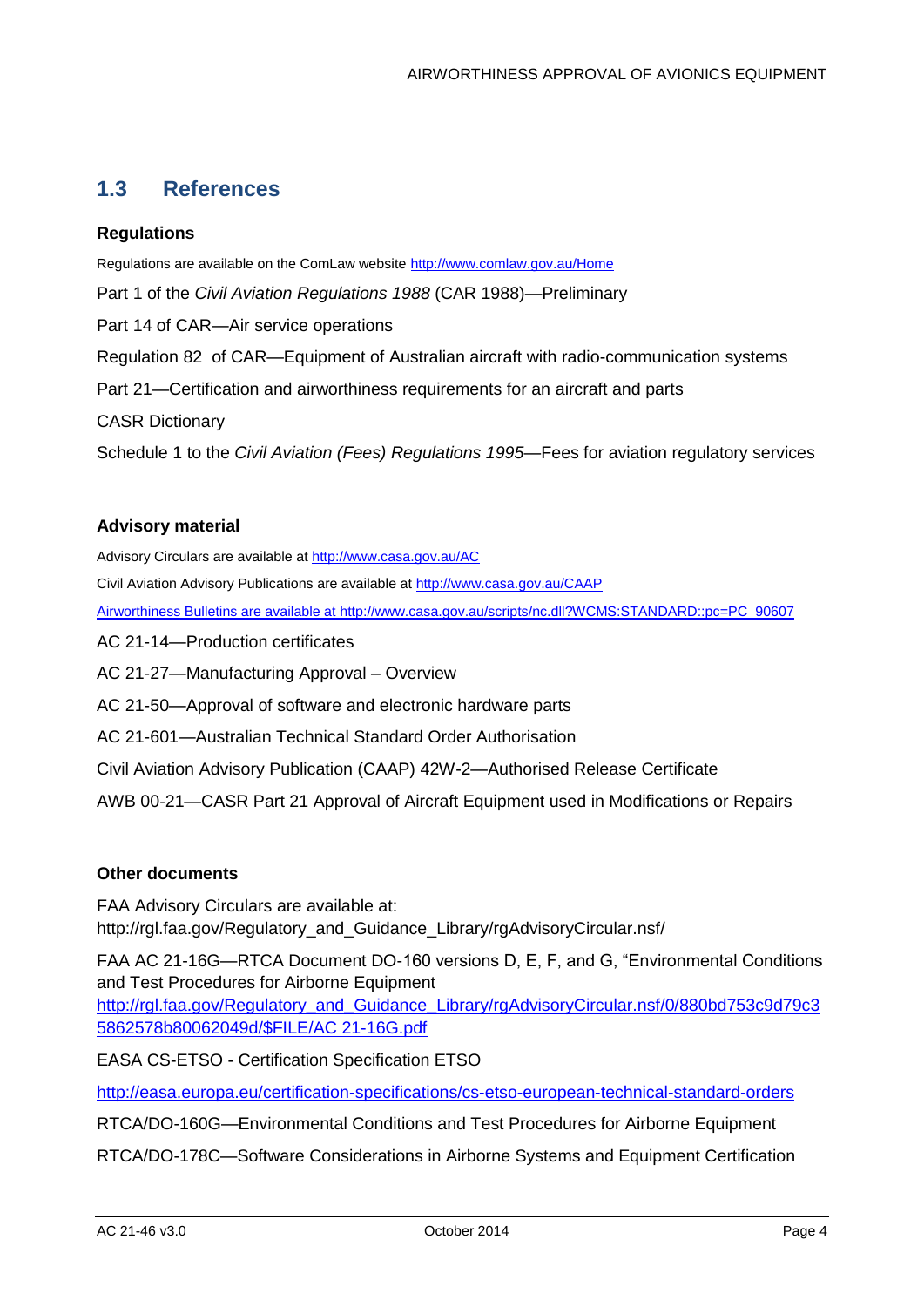RTCA/DO-254—Design Assurance Guidance for Airborne Electronic Hardware

### <span id="page-5-0"></span>**1.4 Forms**

CASA's forms are available at<http://www.casa.gov.au/forms> [Form 849—Production Approval -](http://www.casa.gov.au/manuals/regulate/prod/form849.pdf) Application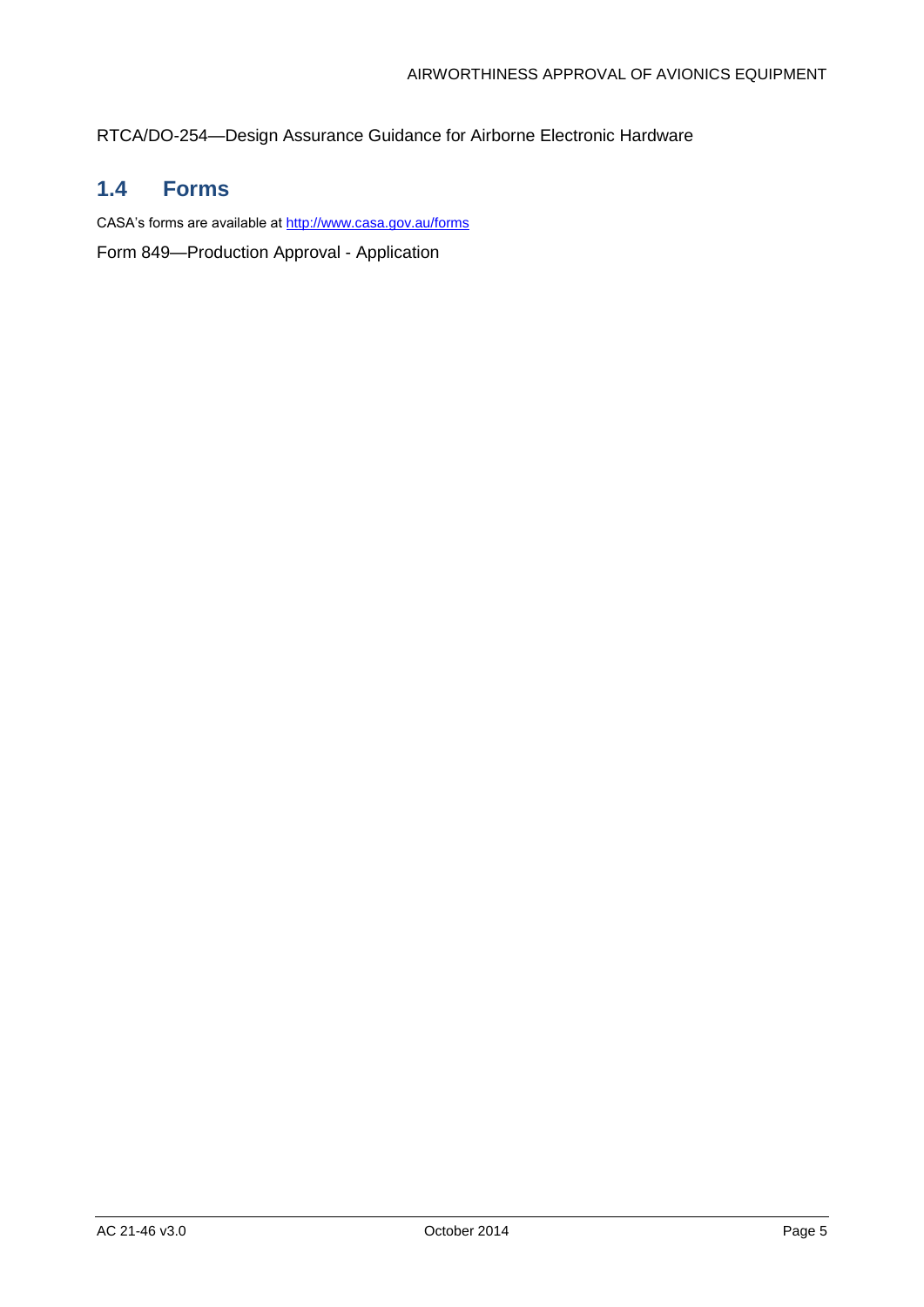# <span id="page-6-0"></span>**2 Background**

This AC provides details of the data needed to support a request for approval of avionics equipment that is to be fitted to a certified aircraft in accordance with Subparts 21.E and Subpart 21.M.

## <span id="page-6-1"></span>**2.1 Regulations**

2.1.1 Any required equipment fitted in compliance with the regulations must be approved by CASA prior to use. Subregulation 207(2) of CAR 1988 states:

"A person must not use an Australian aircraft in a class of operation if the aircraft is not;

a. fitted with instruments; and

b. fitted with, or carrying, equipment, including emergency equipment, that CASA has approved and directed."

- 2.1.2 Any equipment fitted to, or on, an aircraft from time to time can be divided into two basic categories:
	- a. Required equipment items required for compliance with the regulations governing specific types of operation
	- b. Non-required equipment any other equipment that is fitted in addition to that required by regulation.
- 2.1.3 All equipment, both required and non-required equipment, may only be installed on an aircraft in accordance with an approved design (i.e. Subpart 21.E Supplemental type certificate (STC), Subpart 21.M modification approval). For required equipment to be approved, sufficient evidence needs to presented to certify that the design standard and manufacturing processes provide an appropriate level of safety.
- 2.1.4 Regulation 2 of CAR 1988 states that:

"any part or equipment for an aircraft that, when fitted to, or provided in an aircraft may, if it is not sound or functioning correctly, affect the safety of the aircraft, its occupants or its cargo or cause the aircraft to become a danger to person or property."

As an example, the Aeronautical Information Package (AIP) states that radio navigation equipment fitted to an aircraft must be of a type approved by CASA.

#### 2.1.5 Approval of materials, parts, processes and appliances

- 2.1.5.1 Regulation 21.305 lists the methods of approval of required equipment:
	- a. under an APMA
	- b. under an ATSO authorisation or letter of ATSO design approval
	- c. in conjunction with type certification procedures for an aircraft, aircraft engine or propeller
	- d. under Subpart 21.N imported items
	- e. in any other manner approved by CASA.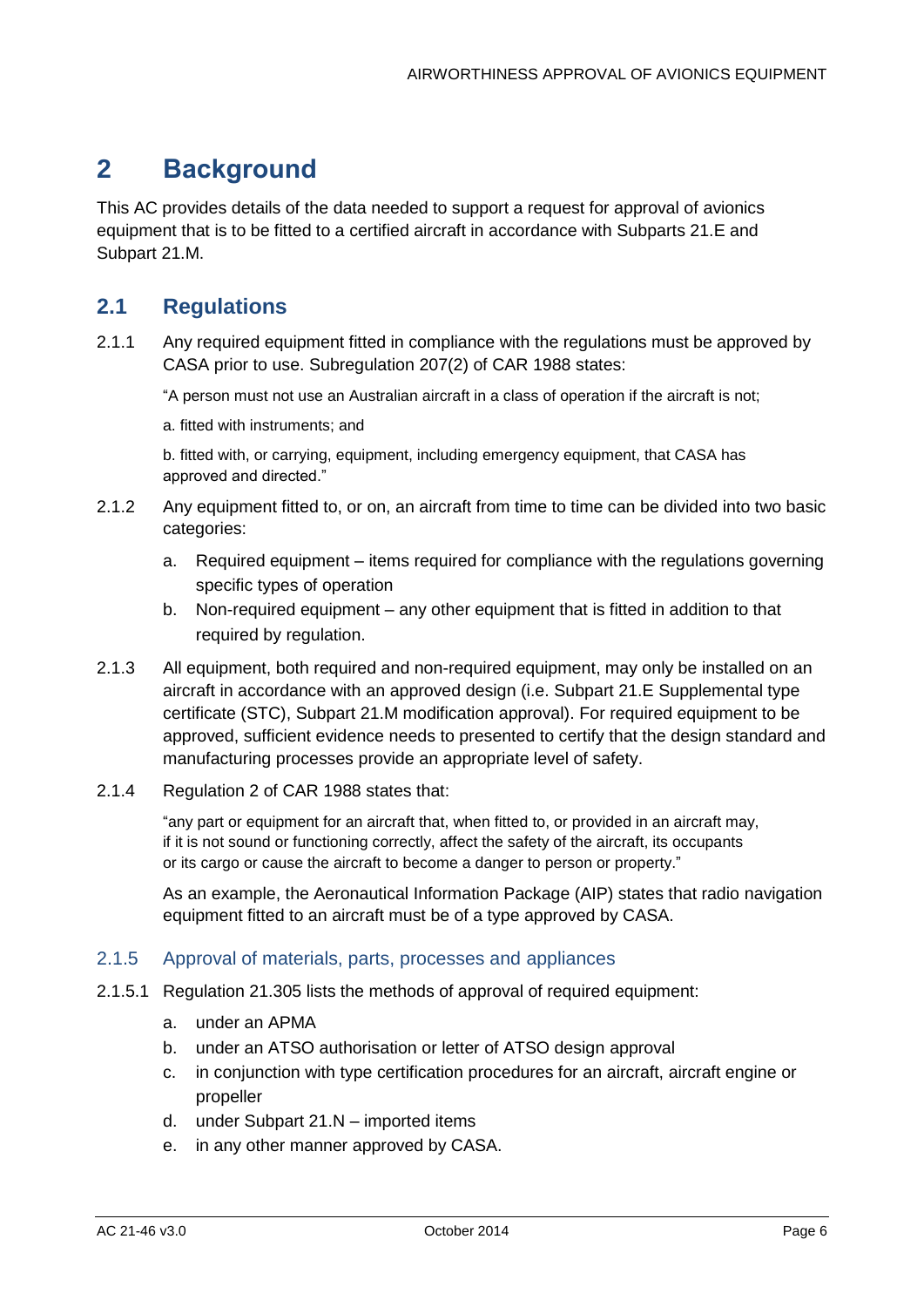#### 2.1.6 Recognised countries

2.1.6.1 Regulation 21.012 provides a list of recognised countries from where material, parts, processes, appliances and technical standards, approved by the National Aviation Authority (NAA), are automatically accepted.

#### 2.1.7 Approval of imported items

2.1.7.1 Subpart 21.N provides the mechanism for the approval of imported items and is only concerned with the approval of imported items that comply with design and manufacture airworthiness standards automatically accepted by CASA or as otherwise negotiated with CASA.

#### 2.1.8 Equipment approved in conjunction with Type Certification

2.1.8.1 Aircraft manufacturers, when certifying an aircraft model, explicitly state that the aircraft complies with a design standard at that time. This includes the equipment fitted during production of the aircraft and that certification is only applicable to that aircraft make and model.

### <span id="page-7-0"></span>**2.2 Approval of required equipment**

- 2.2.1 In order to comply with the regulations and obtain CASA approval under one of the methods specified in regulation 21.305 or 21.305A, all required equipment fitted to an aircraft must conform to an approved design standard and manufactured using processes that ensure continuing conformance to that standard.
- 2.2.2 Regulation 82 of CAR 1988 is the regulation to be used for approval of radio communication equipment.

#### <span id="page-7-1"></span>**2.3 Approval of non-required equipment**

2.3.1 Non-required equipment does not require approval under regulation 21.305 or 21.305A. However, all non-required equipment must be designed such that it is sound and functions correctly to ensure that it does not constitute a hazard to the aircraft or occupants. In order for any equipment to be approved as part of the approved design of the aircraft, it must be demonstrated that the aircraft type certification basis has not been compromised.

#### <span id="page-7-2"></span>**2.4 Approval to fit equipment**

- 2.4.1 Equipment can only be installed on an aircraft in accordance with an approved design. All installation data for equipment to be fitted to a certified aircraft is approved by one the following methods:
	- Subpart 21.D—Changes to the type certificates
	- Subpart 21.E-Supplemental type certificates
	- Subpart 21.K—Approval of materials, parts, processes and appliances
	- Subpart 21.M—Designs of modifications of, and repairs to, aircraft, aircraft engines, propellers and appliances.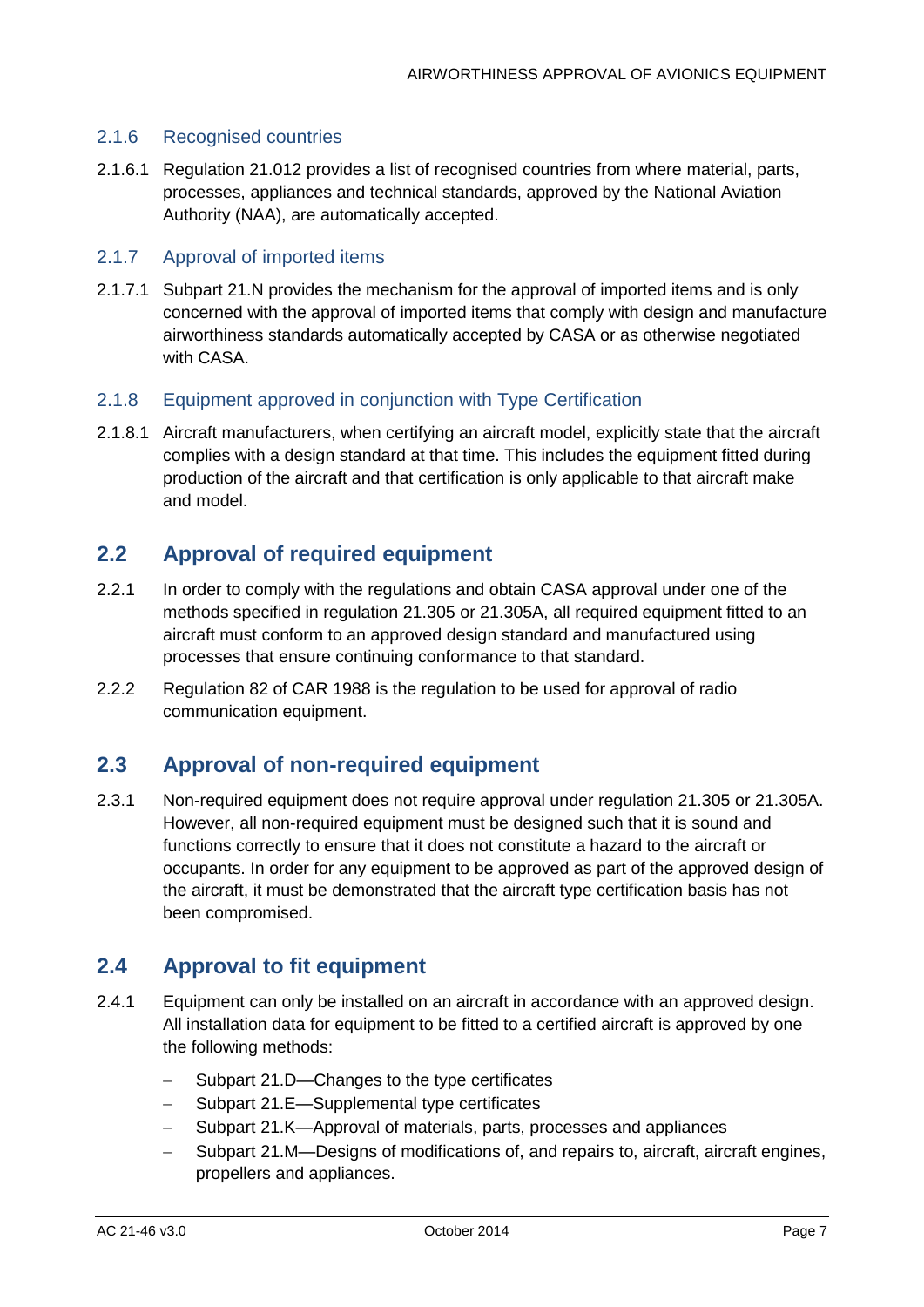## <span id="page-8-0"></span>**2.5 Commercial/off-the-shelf products**

- 2.5.1 An increasing number of manufacturers are offering products that are not designed or meant for aviation use, such as multifunction displays and radios. These products generally lack any formalised configuration control from the manufacturers, which may imply that:
	- equipment initially fitted during a modification may differ significantly to an item purchased at a later date as a replacement part
	- embedded software may not have been verified against a known standard or tested to ensure that all software functions operate correctly without producing unexpected outcomes. Manufacturers may also change and improve the software at any time. This software may appear to function correctly but may contain latent  $error<sup>1</sup>$
	- manufacturers may not intend to support the existing equipment configuration in the longer term.
- 2.5.2 To facilitate the approval process, and as per subregulation 207(2) of CAR, required equipment must:
	- comply with an accepted design standard
	- be manufactured in a manner that ensures continuing conformance to that standard
	- supply approved data, including continuing airworthiness requirements, to enable correct installation and operation.
	- **Note:** Continuing airworthiness requirements includes processes that monitor in-service performance and continuing compliance of the product against the specified design standard.

 1 See AC 21-50 for further details.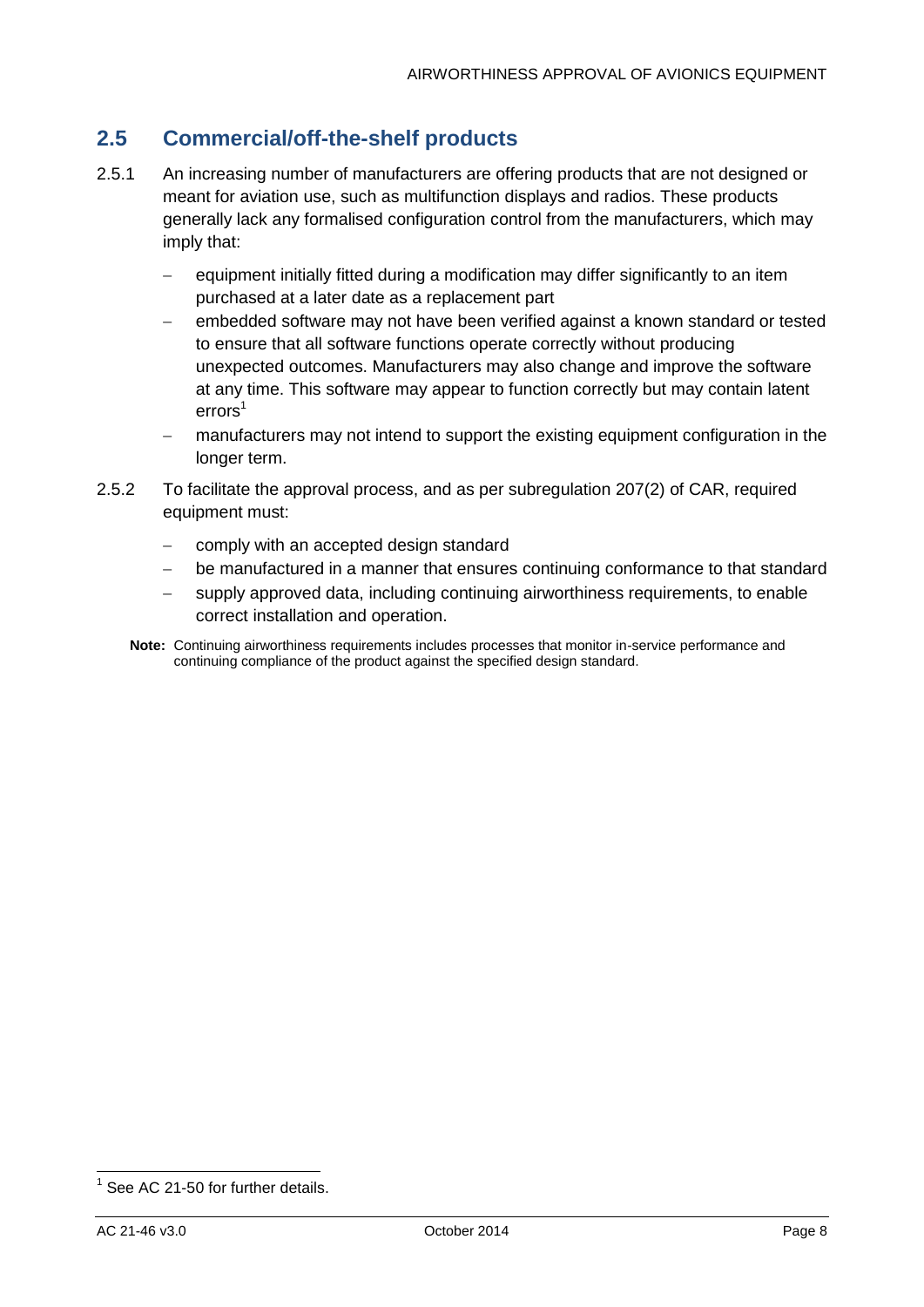# <span id="page-9-0"></span>**3 Current recognised standards**

### <span id="page-9-1"></span>**3.1 Technical Standard Orders**

- 3.1.1 Subregulation 21.601(2) recognises foreign Technical Standard Orders (TSOs) for approved equipment. These are available online at:
	- [TSO -](http://rgl.faa.gov/Regulatory_and_Guidance_Library/rgTSO.nsf/CurrentTSONumber!OpenView) FAA
	- **[ETSO -](http://easa.europa.eu/agency-measures/docs/certification-specifications/CS-ETSO/ETSO%20Index.xls) EASA**
- 3.1.2 Equipment designed to (E)TSO standards listed as either active historical or invalid are still eligible for fitment to aircraft unless they are prohibited by a specific regulation requirement. The (E)TSO standards for any new equipment approvals are listed in Appendix 1.
- 3.1.3 This is not an exhaustive list as new technology or novel applications of existing technologies may be beyond the scope of the existing standards. In this case, it is recommended that the applicant approach CASA at the earliest instance to enable the development of an agreed standard.
	- **Note:** The RTCA, Inc and SAE International documents may not contain the complete requirements for a device to meet the necessary specifications and it is advisable to contact CASA early during the design or approval process.

## <span id="page-9-2"></span>**3.2 Approval of equipment for which there is no standard**

3.2.1 For all other equipment, consultation with CASA would enable approval of a suitable standard.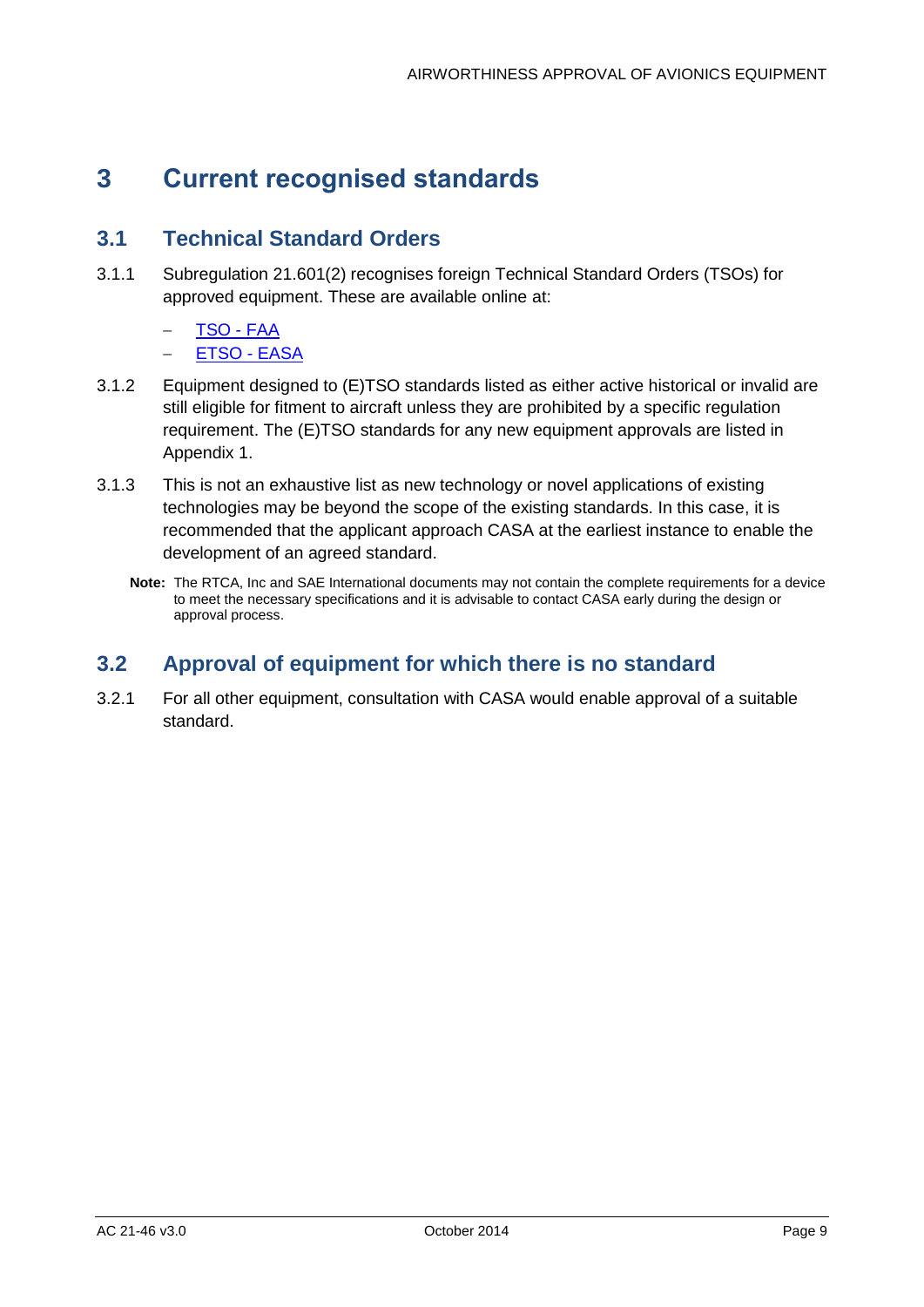# <span id="page-10-0"></span>**4 Approvals**

### <span id="page-10-1"></span>**4.1 Existing equipment approvals**

4.1.1 Appendix 2 of this AC provides a listing of equipment that has been previously approved by CASA.

**Note:** This appendix is derived from Airborne Radio Classification Publication (Publication 50) which is no longer in print.

4.1.2 Appendix 3 of this AC provides a listing of equipment approved since the last amendment of Publication 50. This listing will be updated as required.

### <span id="page-10-2"></span>**4.2 New equipment approvals**

- 4.2.1 If approval has not been given by a recognised NAA for fitting required equipment to a certificated aircraft, then the device will need to be certificated by an appropriate delegate. [AWB 00-021](http://www.casa.gov.au/wcmswr/_assets/main/airworth/awb/00/021.pdf) contains general information for IoA holders on approval to designs of modifications or repairs to Australian registered aircraft. The following categories cover the different requirements and provide guidance as to the requirements of each category.
- 4.2.2 For information on manufacturing/production approvals for aeronautical products see [AC 21-14.](http://www.casa.gov.au/wcmswr/_assets/main/rules/1998casr/021/021c14.pdf) Applications for a production certificate is to be made using CASA Form 849.

#### 4.2.3 ATSO design approval

- 4.2.3.1 Approval of equipment as a standalone item, conforming to an ATSO, TSO, ETSO or other agreed standard. This authorisation then allows the follow on fitment to aircraft registered in Australia in accordance with approved modification instructions.
- 4.2.3.2 In accordance with paragraph 21.603(1)(c), equipment complying with a TSO are required, as part of the approval, to have their data plate marked with the relevant TSO.

Note: An ATSO authorisation may only be granted by CASA.

#### 4.2.4 'One-off' approvals

- 4.2.4.1 The approval of an individual item of previously non-approved, or non-aviation equipment, will allow the installation of that equipment into certificated aircraft. Approval may be granted either:
	- by CASA

or

- in accordance with an engineering order approved by CASA, a Subpart 21.M IoA or a Subpart 21.J ADO.
- Note: Required equipment must be approved by CASA under one of the methods specified in regulation 21.305 or 21.305A.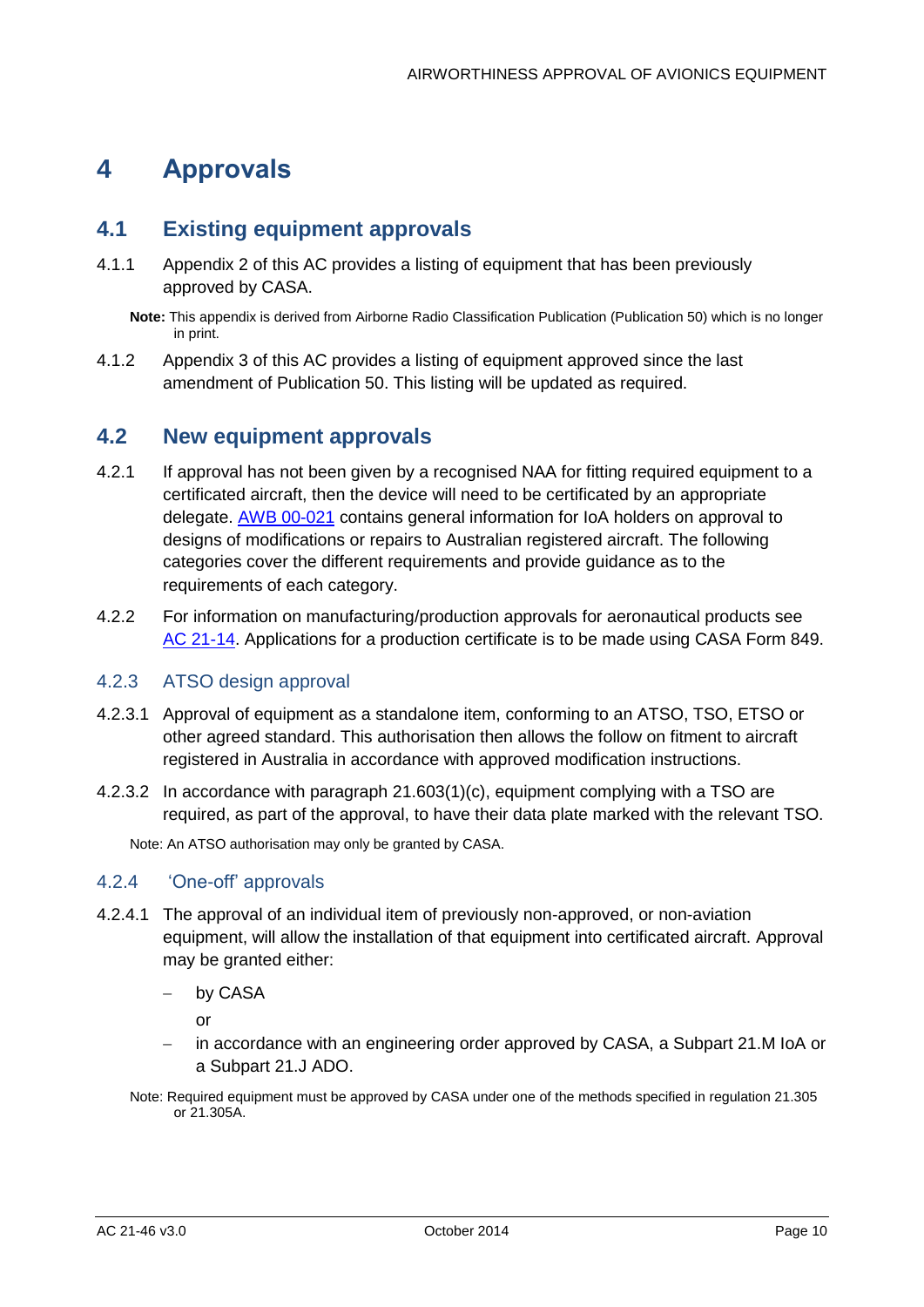#### 4.2.5 Supplemental type certificate

4.2.5.1 STC approval of a particular model of previously non-approved or non-aviation instrument or electronic equipment will allow the installation of that equipment into certificated aircraft types.

#### 4.2.6 Type design

4.2.6.1 The approval of a particular model of previously non-approved or non-aviation instrument or electronic equipment as part of the type design of the aircraft will allow the installation of that equipment into certificated aircraft types. AC 21-27 provides guidance on various types of production approvals.

### <span id="page-11-0"></span>**4.3 Data requirements**

- 4.3.1 The applicant, either an individual or a company, takes design responsibility for that item of equipment for which they are seeking approval. The responsibility rests with the applicant to ensure that:
	- a. an appropriate design standard has been identified and agreed to by CASA
	- b. a data package for the candidate equipment (confirming the design, materials, processes, performance parameters and test plans to be used for the production model) is collated and submitted. This needs to address, as a minimum:
		- i. testing and verification of embedded software (if any) in accordance with an acceptable standard (e.g. RTCA/DO-178C Design Assurance Level (DAL) A, B, C or D) to confirm operability and functionality. Software should be treated as any other component and will need to have configuration control<sup>2</sup>
		- ii. testing and verification of complex electronic devices (if any) in accordance with an acceptable standard (e.g. RTCA/DO-254 DAL A, B, C or D) to confirm operability and functionality<sup>2</sup>
		- iii. environmental testing is conducted (if necessary) to ensure the equipment will continue to operate in all expected operational environmental conditions.
			- A. This may include recovery of operational modes from direct and indirect lightning strikes, extreme temperature conditions, altitude tests and other tests defined by RTCA/DO-160G for the selected operating conditions of the equipment.
			- B. [FAA AC 21-16G](http://rgl.faa.gov/Regulatory_and_Guidance_Library/rgAdvisoryCircular.nsf/0/880bd753c9d79c35862578b80062049d/$FILE/AC%2021-16G.pdf) provides a summary of changes between different versions of RTCA/DO-160 and which version is acceptable depending on usage. Subpart A of EASA [CS-ETSO](http://easa.europa.eu/system/files/dfu/CS-ETSO.pdf) allows the use of RTCA/DO-160D unless otherwise stated.
			- C. Consultation with CASA may be necessary to identify the individual testing programs appropriate for the intended use of the equipment.
		- iv. the build status for both hardware and software against the data package
		- v. testing results which confirm the functionality and performance parameters as detailed in the design specifications

 2 For further information see AC 21-50.